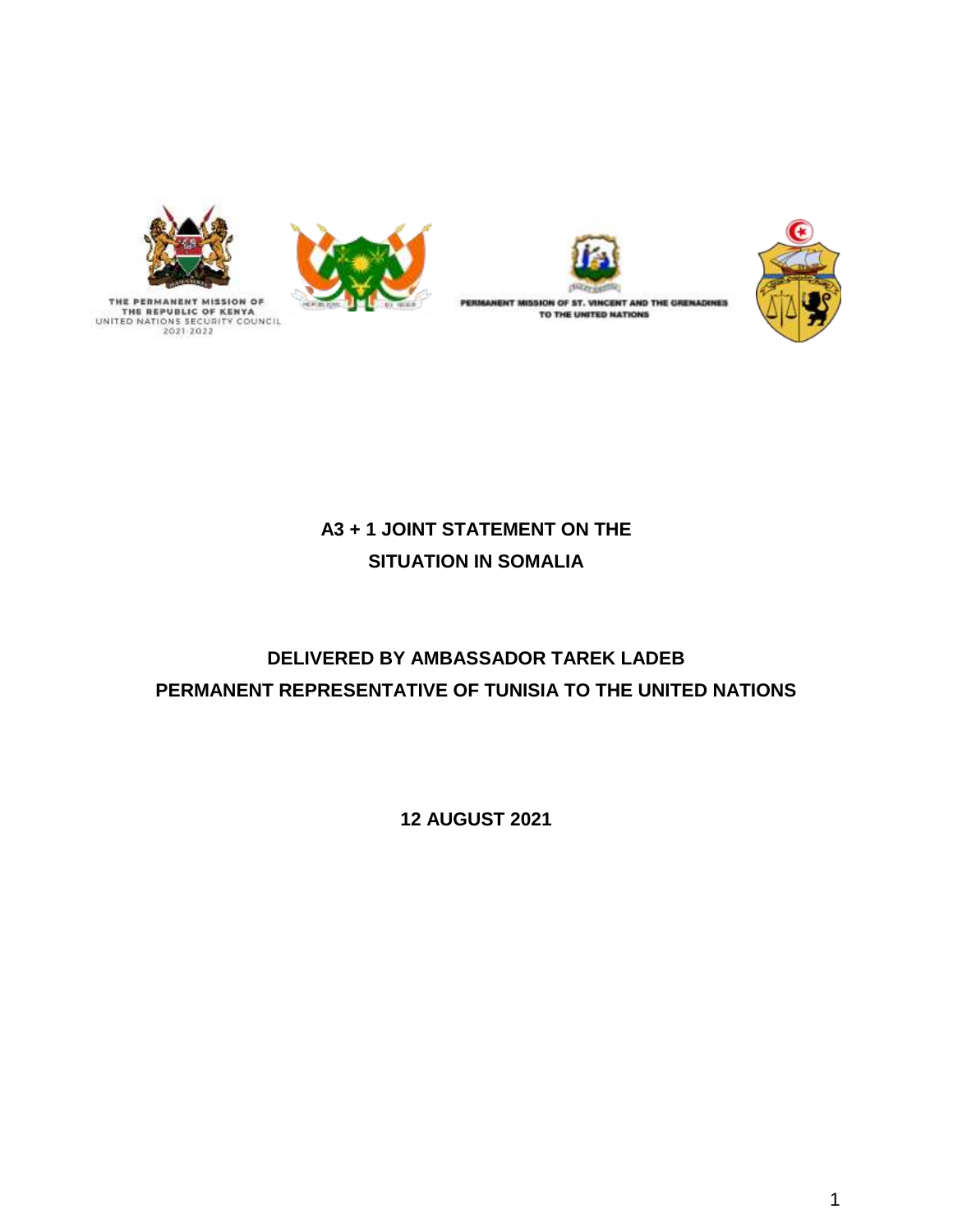## **Thank you, Mr. President,**

I have the honour to deliver this statement on behalf of Kenya, Niger, Saint Vincent and the Grenadines and Tunisia, the A3+1.

We thank the Special Representative of the Secretary-General and Head of the United Nations Assistance Mission in Somalia (UNSOM), Mr. James Swan, the Special Representative of the Chairperson of the African Union Commission for Somalia and Head of the African Union Mission in Somalia (AMISOM), Mr. Francisco Madeira, and the Chairperson of the Somalia National Women Organization, Ms. Batulo Sheikh Ahamed Gabale, for their briefings.

We also would like to recognize the participation of the Permanent Representative of Somalia to this meeting.

### **Mr. President,**

The A3+1 welcomes the commencement of the election process following the agreement reached between the Federal Government of Somalia and the Federal Member States on remaining organizational issues.

We underline again the vital importance of holding free, fair, inclusive and timely elections to realize the legitimate aspirations of the People of Somalia to security stability, democracy, good governance and development.

The A3+1 welcomes continued efforts to realize the agreed 30 per cent quota for women including the reduction of nomination fees for women candidates and the appointment of Good will ambassadors.

We also reiterate our support to the objective of holding one-person one-vote universal elections in 2024-2025 and encourage the continuation of efforts to that end.

### **Mr. President,**

The A3+1 remains concerned by the security situation in Somalia with Al Shabaab and other terrorist groups still representing the major threat to peace, security and stability in the country.

We reiterate our call for the continued international support to the government of Somalia in its fight against Al Shabaab and for capacity building in order to enable it to take full security responsibility in line with the Somalia Transition Plan.

The A3+1 takes note of the options proposed by the AU Independent Assessment on engagement in Somalia post 2021 and of the preference expressed for an AU-UN joint mission.

While renewing our tribute to the dedication, courage and sacrifice of AMISOM in the promotion of peace and security and stability in Somalia, we invite the UN, AU and all international partners to continue working closely with the government of Somalia to agree on the best way forward.